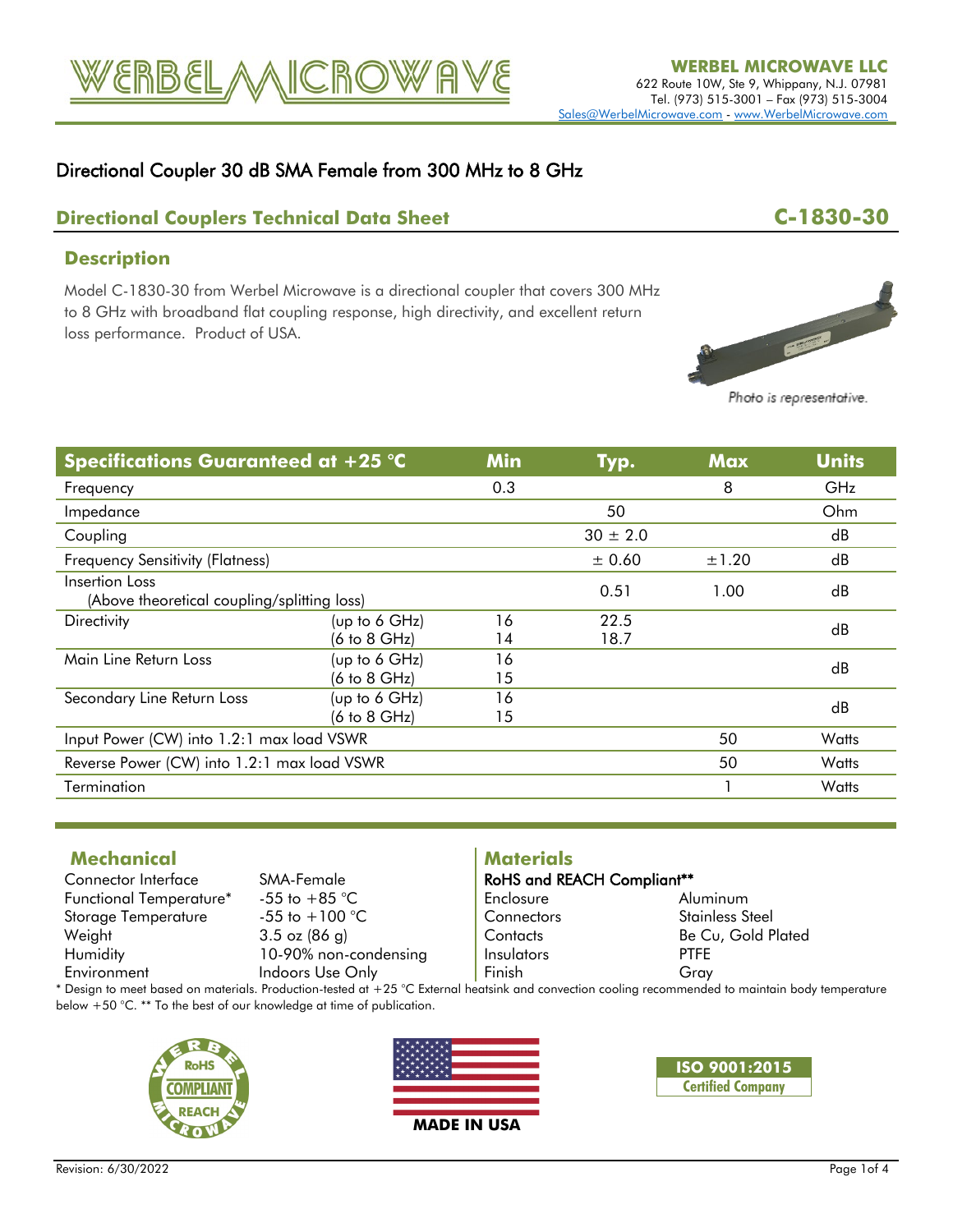

# **Typical Performance at +25 °C**

# **Coupling Value and Flatness**



### **Directionality**

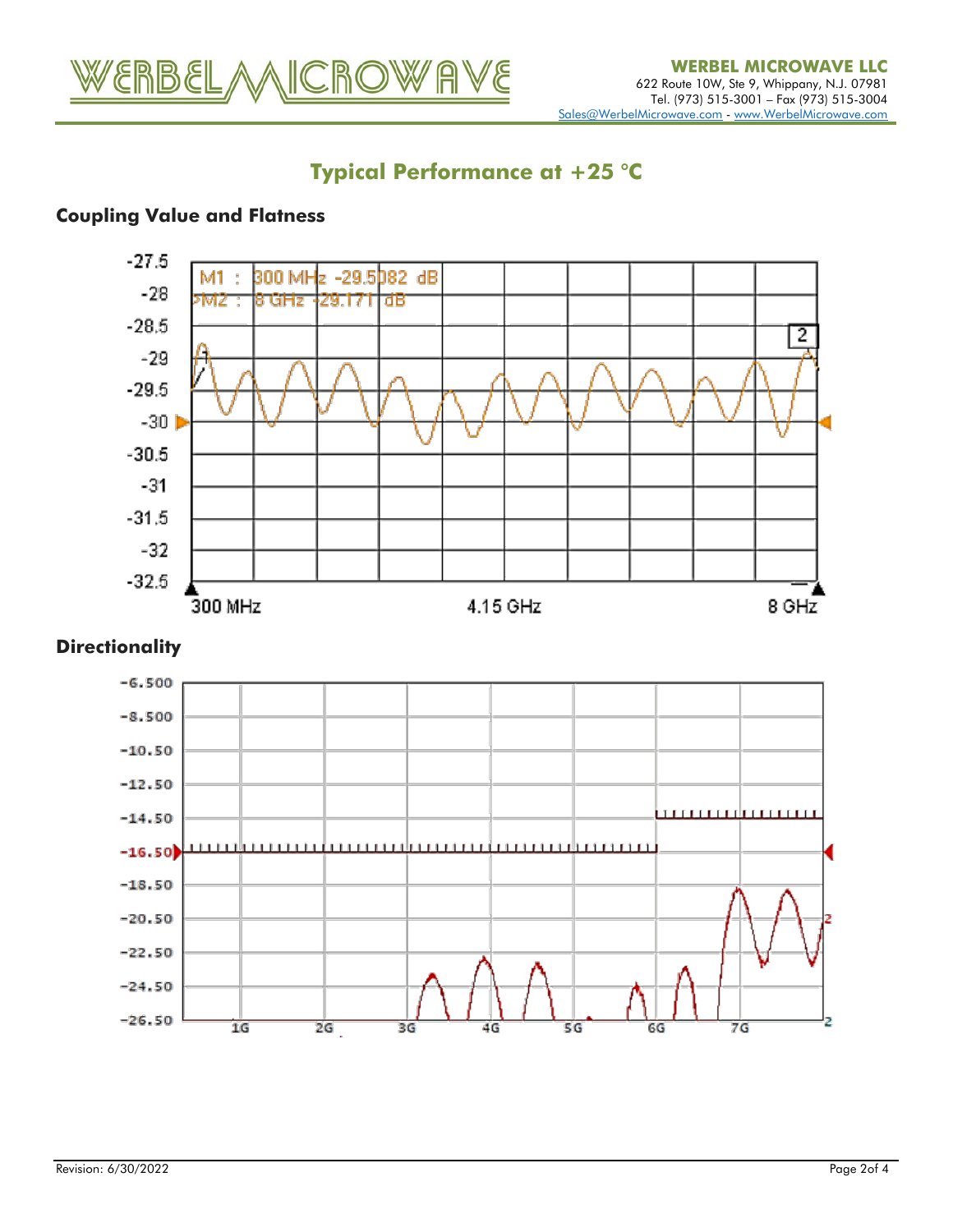



### **Return Loss**

### **Insertion Loss**